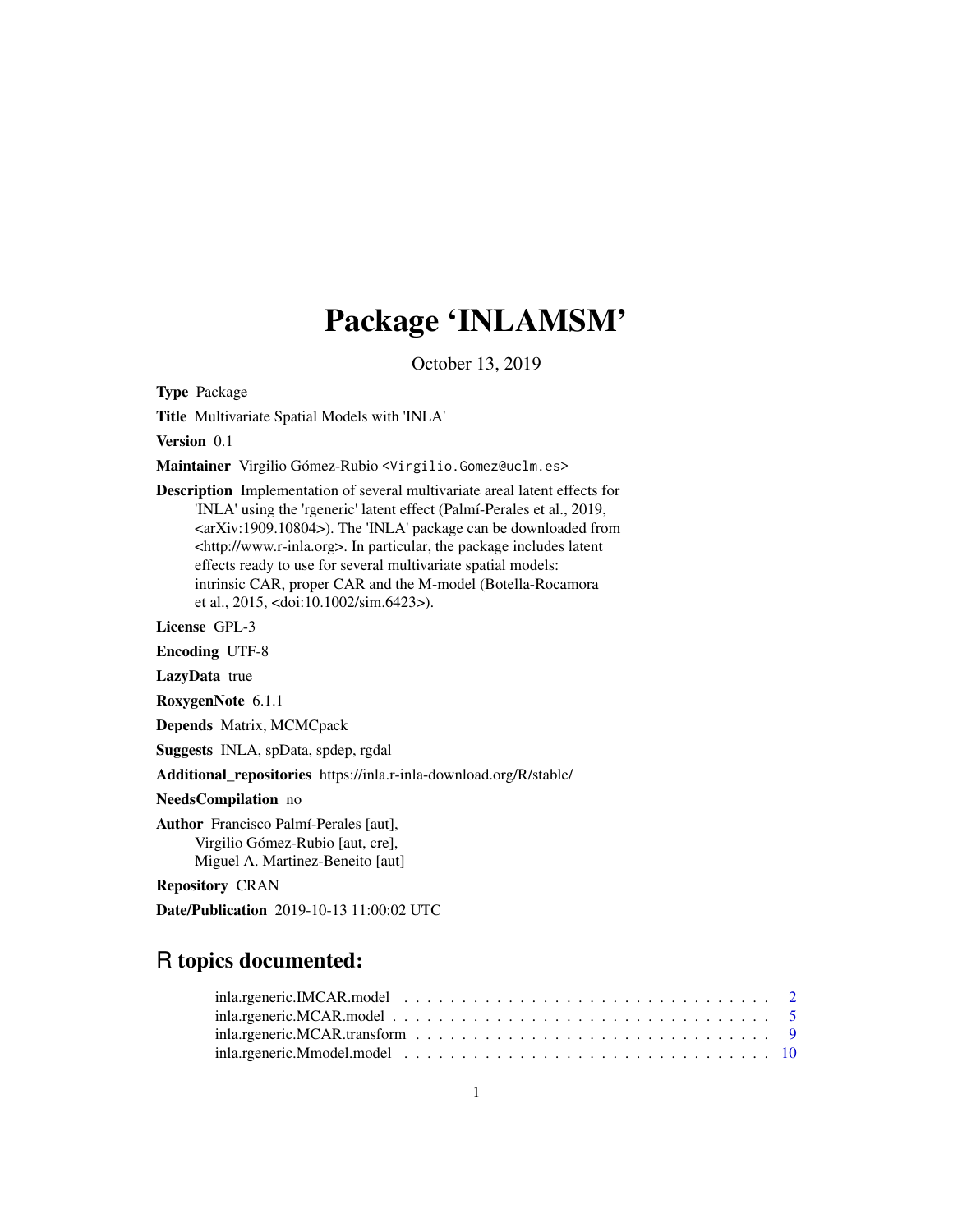<span id="page-1-0"></span>

inla.rgeneric.IMCAR.model

IMCAR(Λ)*: Intrinsic multivariate CAR latent effect.*

#### Description

Multivariate generalization of the intrinsic conditional autorregresive model. The matrix which models the variability between diseases is a symmetric matrix with the inverse of the marginal precisions on the diagonal elements and the correlation parameters divided by the square root of the precisions on the off-diagonal elements.

#### Arguments

| cmd   | Arguments used by latent effects defined using the 'regneric' latent effect. |
|-------|------------------------------------------------------------------------------|
| theta | Vector of hyperparameters.                                                   |

#### Details

This function is used to define a latent effect that is a multivariate spatial effect with a intrinsic conditional autorregresive distribution and a symmetric matrix in order to model the whitin-disease and the between-diseases variability, respectively. Due to this effect is a multivariate spatial latent effect this function requires the following arguments when defining the latent effect:

- *W* Adjacency SPARSE matrix for spatial effect in the basic binary code.
- *k* Number of diseases of the multivariate study.

This model is defined using the 'f()' function and an index in order to identify the spatial areas. See the example.

#### Value

This is used internally by the 'INLA::inla()'.

#### Prior distributions of the hyperparameters

The hyperparamenters of this lattent effect are the marginal precisions of each disease which are equal to the number of diseases and the correlation parameters for the whole pair of diseases.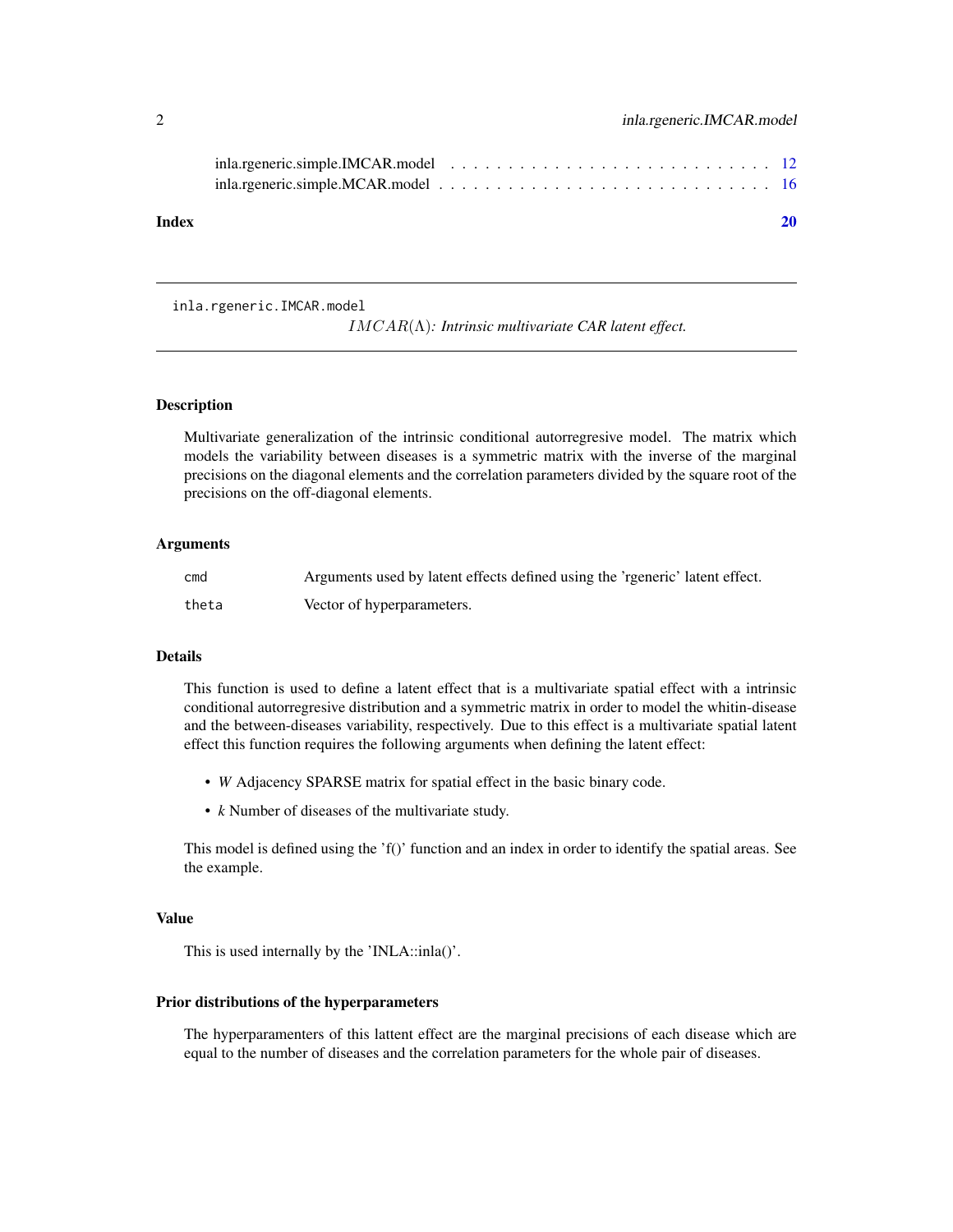```
if (require("INLA", quietly = TRUE)) {
require(spdep)
require(spData)
require(rgdal)
#Load SIDS data
nc.sids <- readOGR(system.file("shapes/sids.shp", package="spData")[1])
proj4string(nc.sids) <- CRS("+proj=longlat +ellps=clrk66")
#Compute adjacency matrix, as nb object 'adj' and sparse matrix 'W'
adj <- poly2nb(nc.sids)
W \leftarrow as(nb2mat(adi, style = "B"), "Matrix")
#Compute expected cases
r74 <- sum(nc.sids$SID74) / sum(nc.sids$BIR74)
nc.sids$EXP74 <- r74 * nc.sids$BIR74
nc.sids$SMR74 <- nc.sids$SID74 / nc.sids$EXP74
nc.sids$NWPROP74 <- nc.sids$NWBIR74 / nc.sids$BIR74
r79 <- sum(nc.sids$SID79) / sum(nc.sids$BIR79)
nc.sids$EXP79 <- r79 * nc.sids$BIR79
nc.sids$SMR79 <- nc.sids$SID79 / nc.sids$EXP79
nc.sids$NWPROP79 <- nc.sids$NWBIR79 / nc.sids$BIR79
# Data (replicated to assess scalability)
#Real data
n.rep <- 1
d <- list(OBS = c(nc.sids$SID74, nc.sids$SID79),
          NWPROP = c(nc.sids$NWPROP74, nc.sids$NWPROP79),
          EXP = c(nc.sids$EXP74, nc.sids$EXP79))
d <- lapply(d, function(X) { rep(X, n.rep)})
d$idx <- 1:length(d$OBS)
# Model parameters
k \le -2 * n.rep #Number of diseases
#Define model IMCAR
model <- inla.rgeneric.define(inla.rgeneric.IMCAR.model, debug = TRUE,
                              k = k, W = W)
#Fit model
r \le - inla(OBS \sim 1 + f(idx, \text{ model} = \text{model}), # + NWPROP,
          data = d, E = EXP, family = "poisson",
          control.predictor = list(compute = TRUE))
summary(r)
```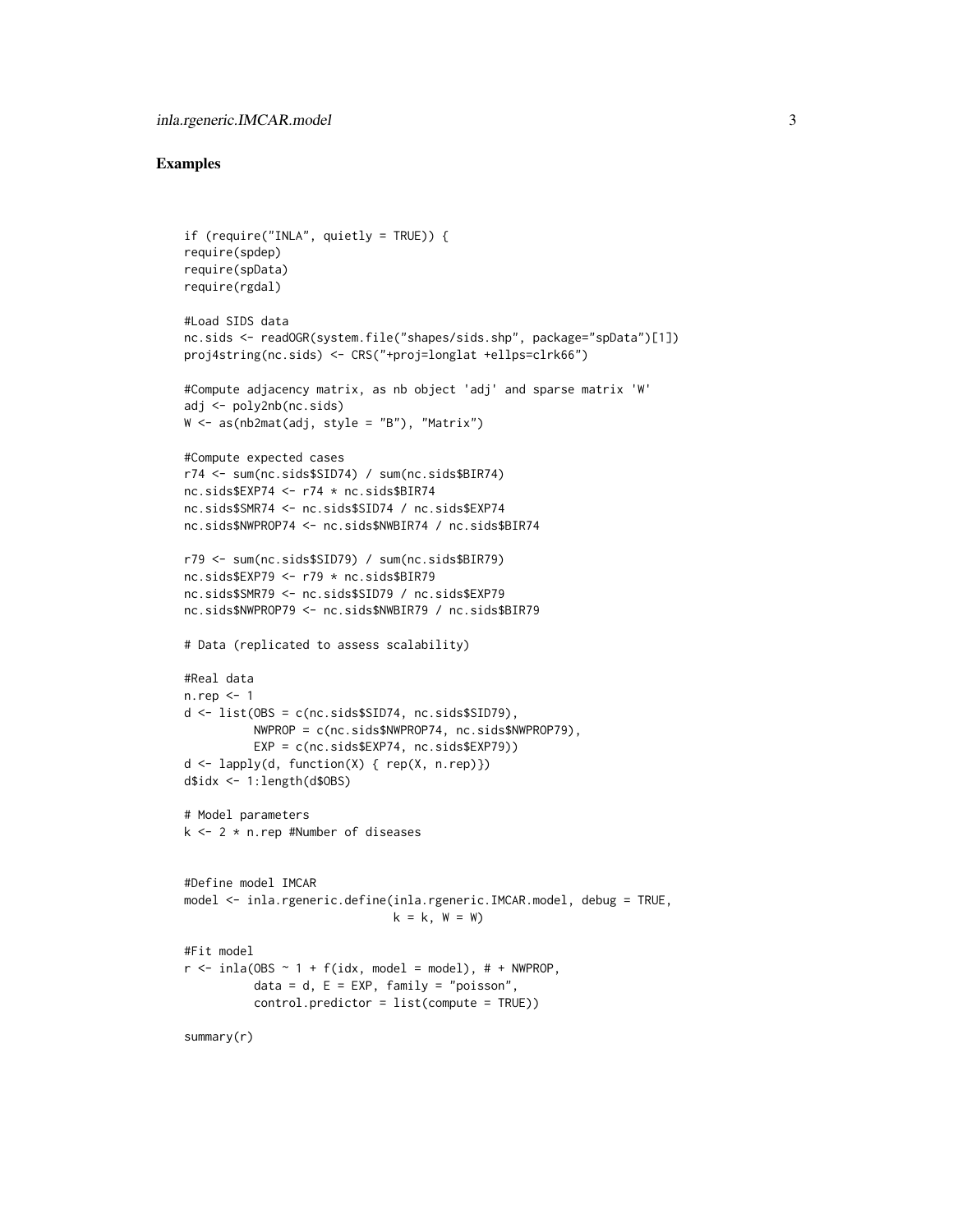```
#Get fitted data, i.e., relative risk
nc.sids$FITTED74 <- r$summary.fitted.values[1:100, "mean"]
nc.sids$FITTED79 <- r$summary.fitted.values[100 + 1:100, "mean"]
#Display fitted relative risks
dev.new()
spplot(nc.sids, c("SMR74", "FITTED74", "SMR79", "FITTED79"))
#Show marginals of tau_1, tau_2, rho
marg.tau1 <- inla.tmarginal(
  function(x) exp(x),
  r$marginals.hyperpar[[1]])
marg.tau2 <- inla.tmarginal(
  function(x) exp(x),
  r$marginals.hyperpar[[2]])
marg.rho <- inla.tmarginal(
  function(x) (2*exp(x))/(1 + exp(x)) - 1,
  r$marginals.hyperpar[[3]])
dev.new()
oldpar \leq par(mfrow = c(2, 2))
plot(marg.tau1, main = "tau1", type = "l")
plot(marg.tau2, main = "tau2", type = "l")
plot(marg.rho, main = "rho", type = "l")
par(oldpar)
## Running UNIVARIATE MODEL
#Real data
n.rep <- 1
d \leftarrow list(OBS = nc.sids$SID74,
          NWPROP = nc.sids$NWPROP74,
          EXP = nc.sids$EXP74)
d \leftarrow \text{lapply}(d, function(X) \{ rep(X, n.rep)\})d$idx <- 1:length(d$OBS)
#Fit model
r.uni <- inla(OBS \sim 1 + f(idx, model = "besag", graph = W), # + NWPROP,
              data = d, E = EXP, family = "poisson",
              control.predictor = list(compute = TRUE))
summary(r.uni)
nc.sids$FITTED74.uni <- r.uni$summary.fitted.values[ , "mean"]
#Display univariate VS multivariate fitted relative risks.
dev.new()
```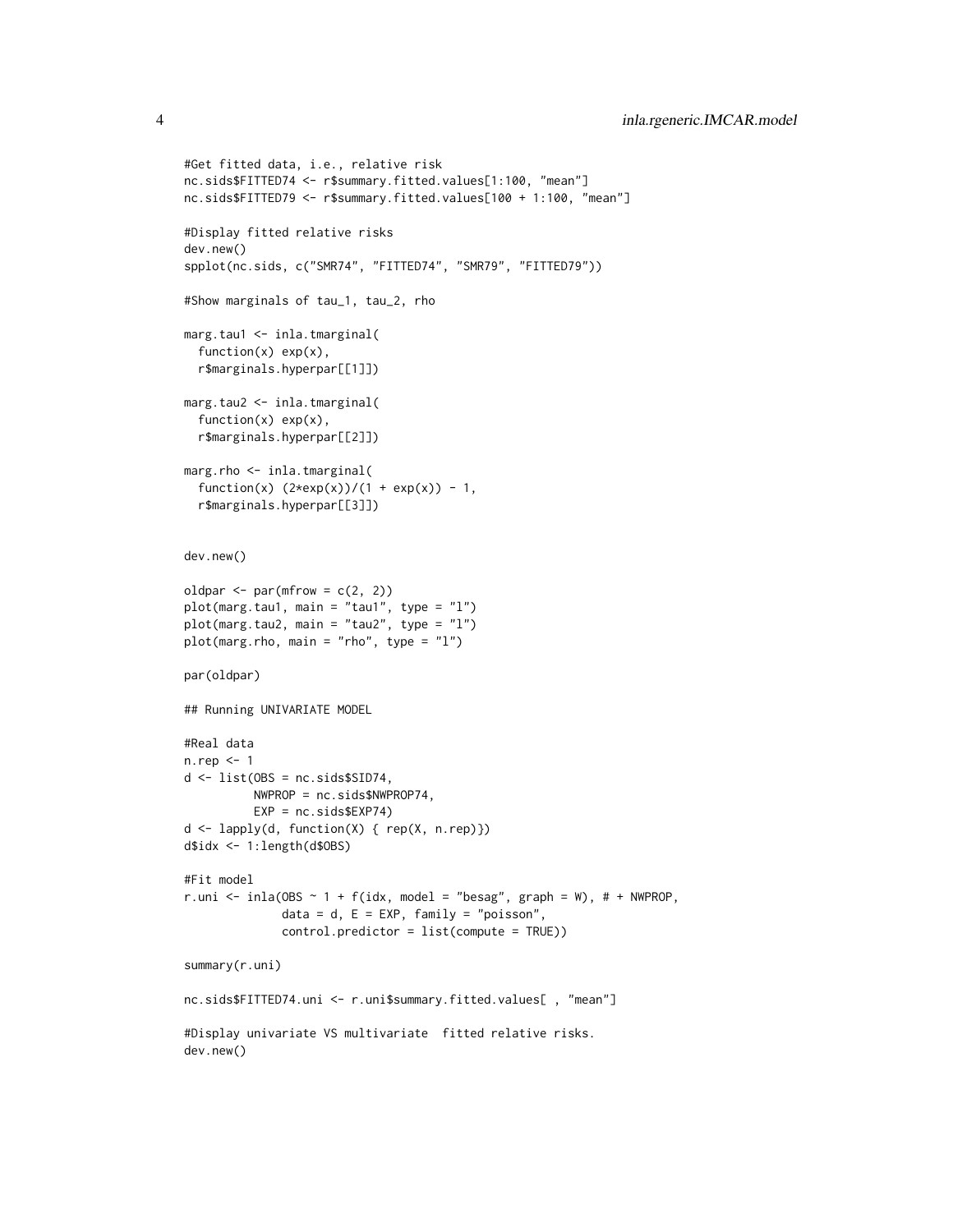```
spplot(nc.sids, c("SMR74", "FITTED74", "FITTED74.uni"))
spplot(nc.sids, c("FITTED74", "FITTED74.uni"),
      main=list(label="Relative risk estimation",cex=2))
dev.new()
plot(nc.sids$FITTED74.uni, nc.sids$FITTED74,
    main="Relative Risk estimations", xlab="Univariate RR estimations",
     ylab="Multivariate RR estimations", xlim=c(0.5, 2.5), ylim=c(0.5, 2.5))
abline(h=0, col="grey")
abline(v=0, col="grey")
abline(a=0, b=1, col="red")
#Plot posterior mean of the spatial effects univ VS multi
nc.sids$m.uni <- r.uni$summary.random$idx[, "mean"]
nc.sids$m.mult <- r$summary.random$idx[1:100, "mean"]
dev.new()
plot(nc.sids$m.uni, nc.sids$m.mult,
    main="Posterior mean of the spatial effect", xlab="Uni. post. means"
     , ylab="Mult. post. means", xlim=c(-1,1), ylim=c(-1,1))
abline(h=0, col="grey")
abline(v=0, col="grey")
abline(a=0, b=1, col="red")
dev.new()
spplot(nc.sids, c("m.mult", "m.uni"),
      main=list(label="Post. mean spatial effect",cex=2))
}
```
inla.rgeneric.MCAR.model

MCAR(α,Λ)*: Proper multivariate CAR latent effect with a common autorcorrelation parameter.*

#### Description

Multivariate generalization of the proper conditional autorregresive model with one common correlation parameter. The matrix which models the variability between diseases is a symmetric matrix with the inverse of the marginal precisions on the diagonal elements and the correlation parameters divided by the square root of the precisions on the off-diagonal elements.

#### Arguments

| cmd   | Arguments used by latent effects defined using the 'rgeneric' latent effect. |
|-------|------------------------------------------------------------------------------|
| theta | Vector of hyperparameters.                                                   |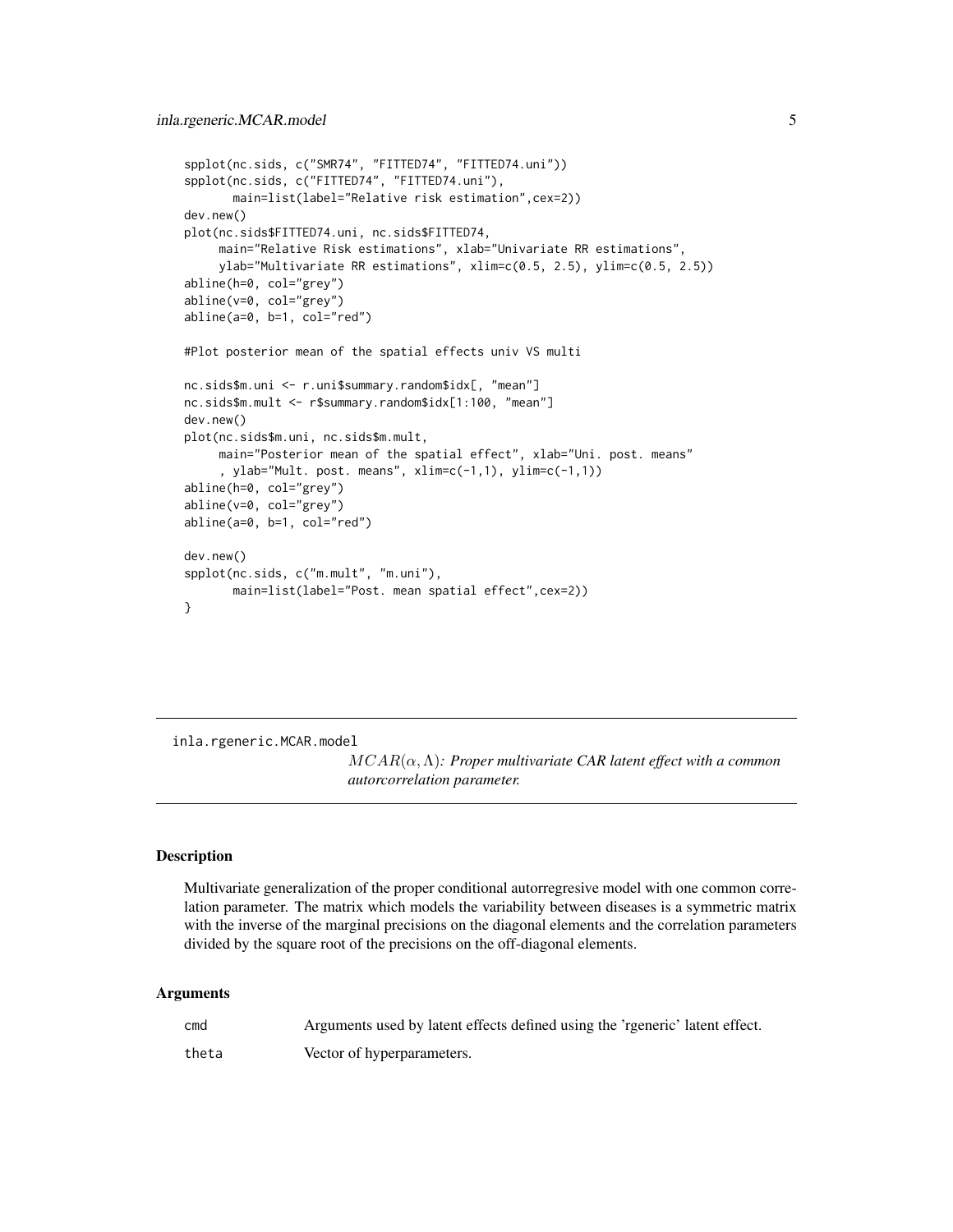#### Details

This function is used to define a latent effect that is a multivariate spatial effect with a proper conditional autorregresive distribution (with a common spatial autocorrelation parameter) and a symmetric matrix in order to model the whitin-disease and the between-diseases variability, respectively. Due to this effect is a multivariate spatial latent effect this function requires the following arguments when defining the latent effect:

- *W* Adjacency SPARSE matrix for spatial effect in the basic binary code.
- *k* Number of diseases of the multivariate study.
- *alpha.min* Minimum value of the spatial autocorrelation parameter.
- *alpha.max* Maximum value of the spatial autocorrelation parameter.

This model is defined using the  $f()$  function and an index in order to identify the spatial areas. See the example.

#### Value

This is used internally by the 'INLA::inla()'.

#### Prior distributions of the hyperparameters

The hyperparamenters of this lattent effect are the marginal precisions of each disease which are equal to the number of diseases, the correlation parameters for the whole pair of diseases and the common spatial autocorrelation parameter.

```
if (require("INLA", quietly = TRUE)) {
require(spdep)
require(spData)
require(rgdal)
#Load SIDS data
nc.sids <- readOGR(system.file("shapes/sids.shp", package="spData")[1])
proj4string(nc.sids) <- CRS("+proj=longlat +ellps=clrk66")
#Compute adjacency matrix, as nb object 'adj' and sparse matrix 'W'
adj <- poly2nb(nc.sids)
W <- as(nb2mat(adj, style = "B"), "Matrix")
#Compute expected cases
r74 <- sum(nc.sids$SID74) / sum(nc.sids$BIR74)
nc.sids$EXP74 <- r74 * nc.sids$BIR74
nc.sids$SMR74 <- nc.sids$SID74 / nc.sids$EXP74
nc.sids$NWPROP74 <- nc.sids$NWBIR74 / nc.sids$BIR74
r79 <- sum(nc.sids$SID79) / sum(nc.sids$BIR79)
nc.sids$EXP79 <- r79 * nc.sids$BIR79
```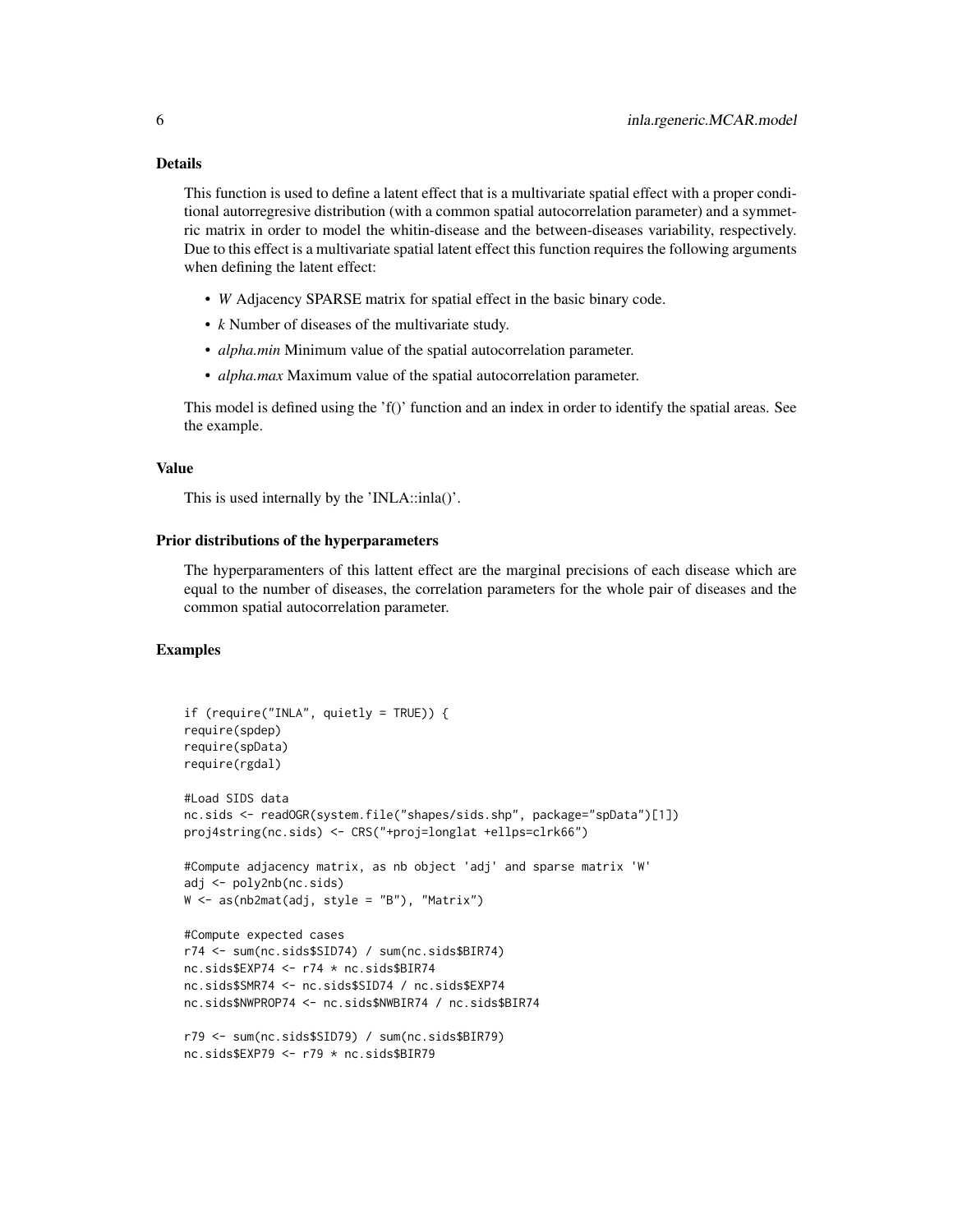```
nc.sids$SMR79 <- nc.sids$SID79 / nc.sids$EXP79
nc.sids$NWPROP79 <- nc.sids$NWBIR79 / nc.sids$BIR79
# Data (replicated to assess scalability)
#Real data
n.rep <- 1
d <- list(OBS = c(nc.sids$SID74, nc.sids$SID79),
          NWPROP = c(nc.sids$NWPROP74, nc.sids$NWPROP79),
          EXP = c(nc.sids$EXP74, nc.sids$EXP79))
d <- lapply(d, function(X) { rep(X, n.rep)})
d$idx <- 1:length(d$OBS)
# Model parameters
k <- 2 * n.rep #Number of diseases
alpha.min <- 0
alpha.max <- 1
#Define simple MCAR model
model <- inla.rgeneric.define(inla.rgeneric.simple.MCAR.model, debug = TRUE,
                              k = k, W = W,
                              alpha.min = alpha.min, alpha.max = alpha.max)
#Fit model
r \le - inla(OBS \sim 1 + f(idx, \text{ model} = \text{model}),data = d, E = EXP, family = "poisson",
          control.predictor = list(compute = TRUE))
summary(r)
#Get fitted data, i.e., relative risk
nc.sids$FITTED74 <- r$summary.fitted.values[1:100, "mean"]
nc.sids$FITTED79 <- r$summary.fitted.values[100 + 1:100, "mean"]
#Display fitted relative risks
dev.new()
spplot(nc.sids, c("SMR74", "FITTED74", "SMR79", "FITTED79"))
# Showing results of the MCAR: multivariate proper CAR.
#Show marginals of alpha, tau1, tau2
marg.alpha <- inla.tmarginal(
 function(x) alpha.min + (alpha.max - alpha.min) / (1 + \exp(-x)),
 r$marginals.hyperpar[[1]])
marg.tau1 <- inla.tmarginal(
 function(x) exp(x),
 r$marginals.hyperpar[[2]])
marg.tau2 <- inla.tmarginal(
 function(x) exp(x),
```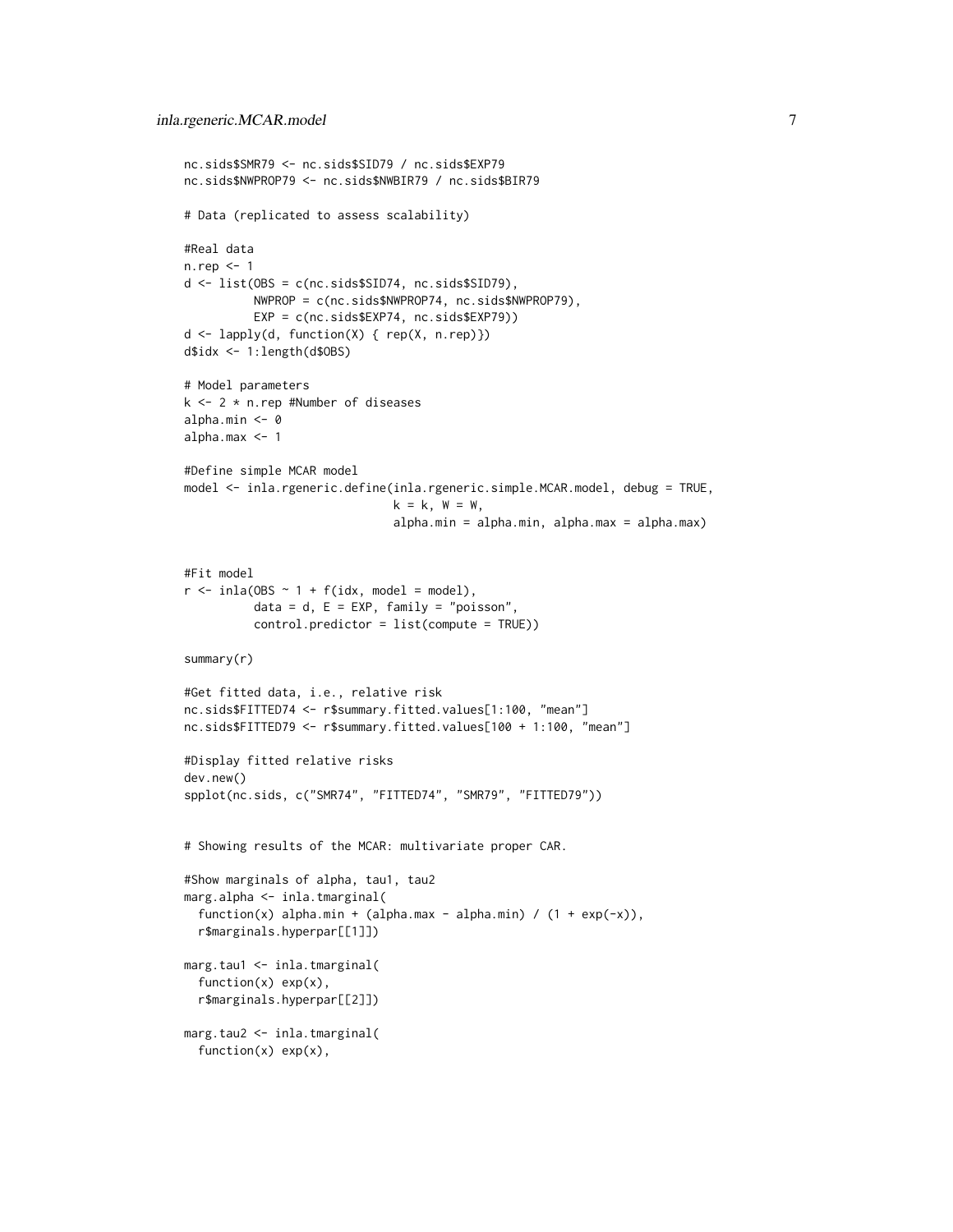```
r$marginals.hyperpar[[3]])
dev.new()
oldpar \leq par(mfrow = c(2, 2))
plot(marg.alpha, main="alpha", type="l")
plot(marg.tau1, main = "tau1", type = "l")
plot(marg.tau2, main = "tau2", type = "l")
par(oldpar)
## Running UNIVARIATE MODEL
#Real data
n.rep <- 1
d \leftarrow list(OBS = nc.sids$SID74,
          NWPROP = nc.sids$NWPROP74,
          EXP = nc.sids$EXP74)
d <- lapply(d, function(X) { rep(X, n.rep)})
d$idx <- 1:length(d$OBS)
#Fit model
r.uni <- inla(OBS \sim 1 + f(idx, model = "besag", graph = W),
              data = d, E = EXP, family = "poisson",
              control.predictor = list(compute = TRUE))
summary(r.uni)
nc.sids$FITTED74.uni <- r.uni$summary.fitted.values[ , "mean"]
#Display univariate VS multivariate fitted relative risks.
dev.new()
spplot(nc.sids, c("SMR74", "FITTED74", "FITTED74.uni"))
spplot(nc.sids, c("FITTED74", "FITTED74.uni"),
       main=list(label="Relative risk estimation",cex=2))
dev.new()
plot(nc.sids$FITTED74.uni, nc.sids$FITTED74,
     main="Relative Risk estimations", xlab="Univariate RR estimations"
     , ylab="Multivariate RR estimations")
abline(h=0, col="grey")
abline(v=0, col="grey")
abline(a=0, b=1, col="red")
#Plot posterior mean of the spatial effects univ VS multi
nc.sids$m.uni <- r.uni$summary.random$idx[, "mean"]
nc.sids$m.mult <- r$summary.random$idx[1:100, "mean"]
dev.new()
plot(nc.sids$m.uni, nc.sids$m.mult,
     main="Posterior mean of the spatial effect",
     xlab="Uni. post. means", ylab="Mult. post. means")
abline(h=0, col="grey")
```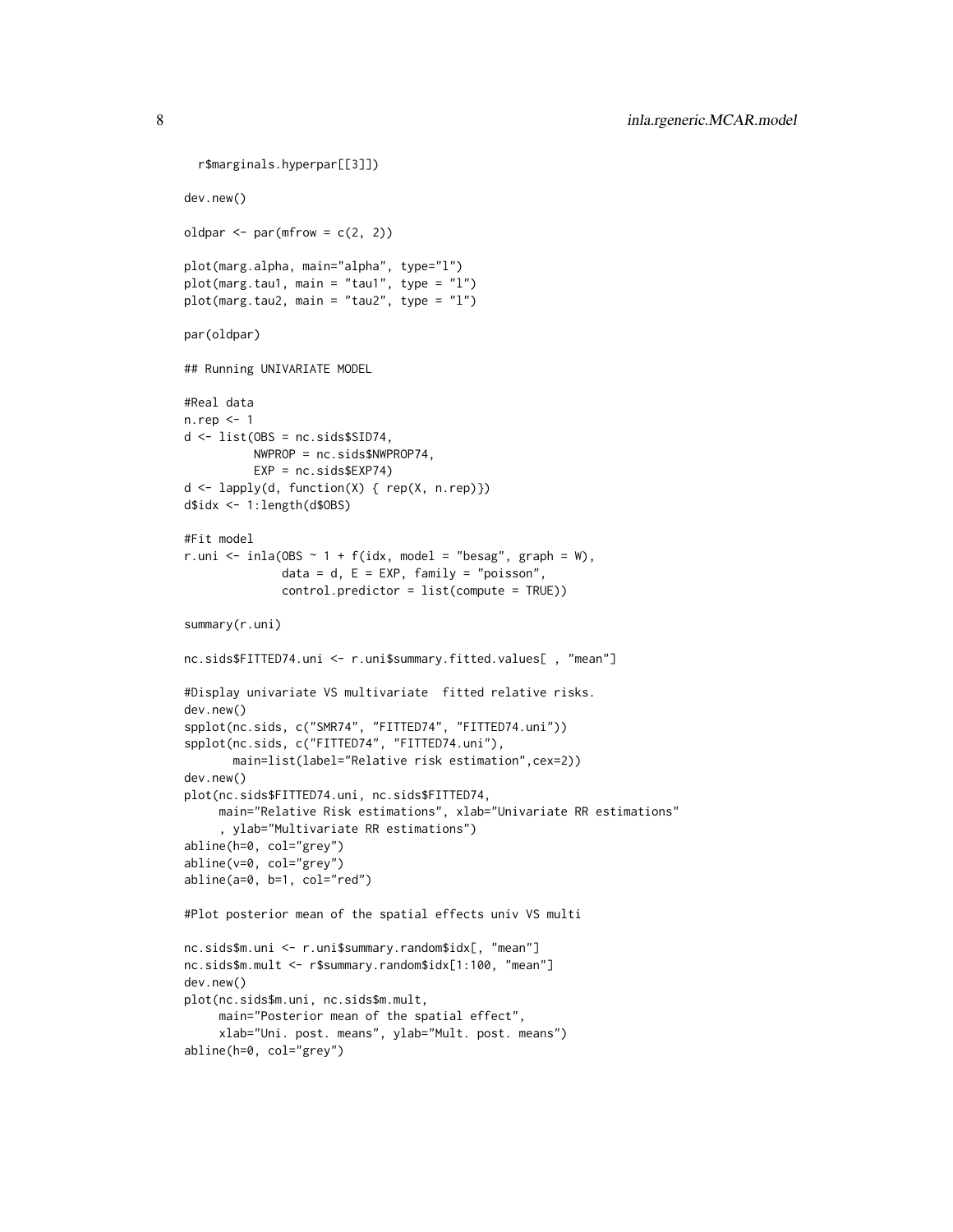```
abline(v=0, col="grey")
abline(a=0, b=1, col="red")
dev.new()
spplot(nc.sids, c("m.mult", "m.uni"),
       main=list(label="Post. mean spatial effect",cex=2))
}
```
inla.rgeneric.MCAR.transform

*Transform hyperparameters in multivarite spatial models.*

#### **Description**

Multivariate spatial models fit will report hyperparameters in the internal scale. These functions will transform the hyperparameters to a different scale.

#### Usage

```
inla.rgeneric.MCAR.transform(obj, k, model = "IMCAR", alpha.min,
  alpha.max)
```
#### Arguments

| obi       | An 'inla' object with an MCAR, IMCAR or M-model latent effect. |
|-----------|----------------------------------------------------------------|
| k         | Number of variables in the multivariate model.                 |
| model     | Either "IMCAR" or "PMCAR". Not used for M-models.              |
| alpha.min | Lower bound of the autocorrelation parameter alpha.            |
| alpha.max | Upper bound of the autocorrelation parameter alpha.            |

#### Value

This function returns a list with the following elements:

- marginals.hyperpar List with the posterior marginals of transformed hyperparameters.
- *summary.hyperpar* Summary of the posterior marginals.
- *VAR.p* Variance matrix of between-variables variability computed using point estimates from the posterior marginals.
- *VAR.m* Posterior mean of variance matrix of the between-variables variability. This is computed using the internal representation of the posterior joint distribution of the hyperparameters.
- *confs* Configurations of the hyperparameters used to compute *VAR.m*. This is obtained from obj\$misc\$configs\$config.
- *M.p* M matrix (only in the M-model) obtained using point estimates of the parameters.
- *M.m* M matrix (only in the M-model) obtained using the the internal representation of the posterior joint distribution of the hyperparameters.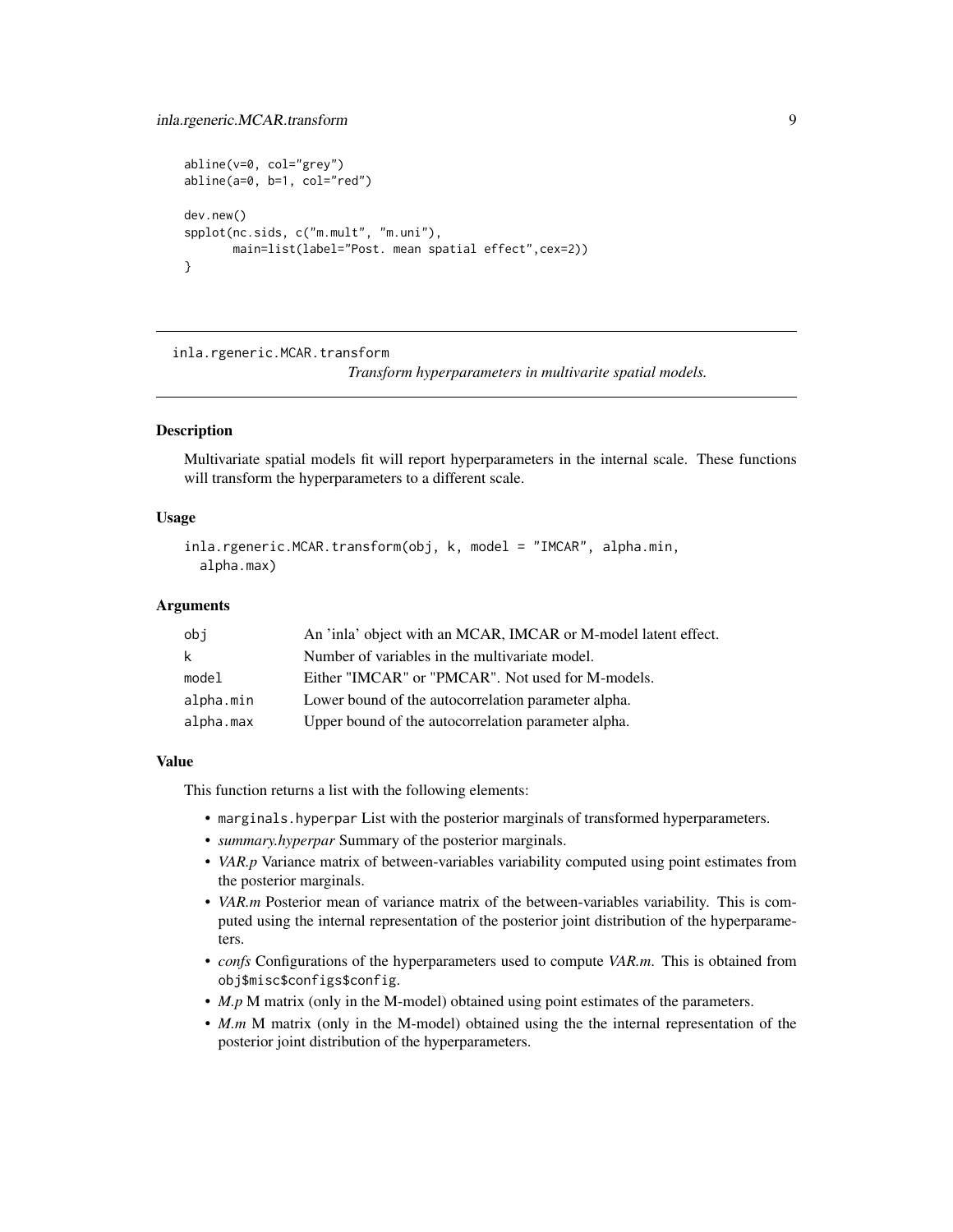```
inla.rgeneric.Mmodel.model
```
*M-model: Proper multivariate CAR latent effect with a different spatial autorcorrelation parameter for each disease.*

#### Description

Multivariate generalization of the proper conditional autorregresive model with one common correlation parameter. This model is performed using the M-model aproximation of Rocamora et. al. (2015).

#### Arguments

| cmd   | Arguments used by latent effects defined using the 'rgeneric' latent effect. |
|-------|------------------------------------------------------------------------------|
| theta | Vector of hyperparameters.                                                   |

#### Details

This function is used to define a latent effect that is a multivariate spatial effect based on the Mmodel aproximation of Rocamora et. al. (2015) in which  $\theta$  is modelled as a product of a  $\Phi \cdot M$  where the colums of  $\Phi$  are modeled independently with a proper conditional autorregresive distribution with a different spatial autocorrelation parameter for each disease and M is a square matrix which introduce de dependence between the diseases. Due to this effect is a multivariate spatial latent effect this function requires the following arguments when defining the latent effect:

- *W* Adjacency SPARSE matrix for spatial effect in the basic binary code.
- *k* Number of diseases of the multivariate study.
- *alpha.min* Minimum value of the spatial autocorrelation parameter.
- *alpha.max* Maximum value of the spatial autocorrelation parameter.

This model is defined using the 'f()' function and an index in order to identify the spatial areas. See the example.

#### Value

This is used internally by the 'INLA::inla()'.

#### Prior distributions of the hyperparameters

The hyperparamenters of this lattent effect are the common spatial autocorrelation parameters (one for each disease) and the entries of the M matrix (considered all as a random effects).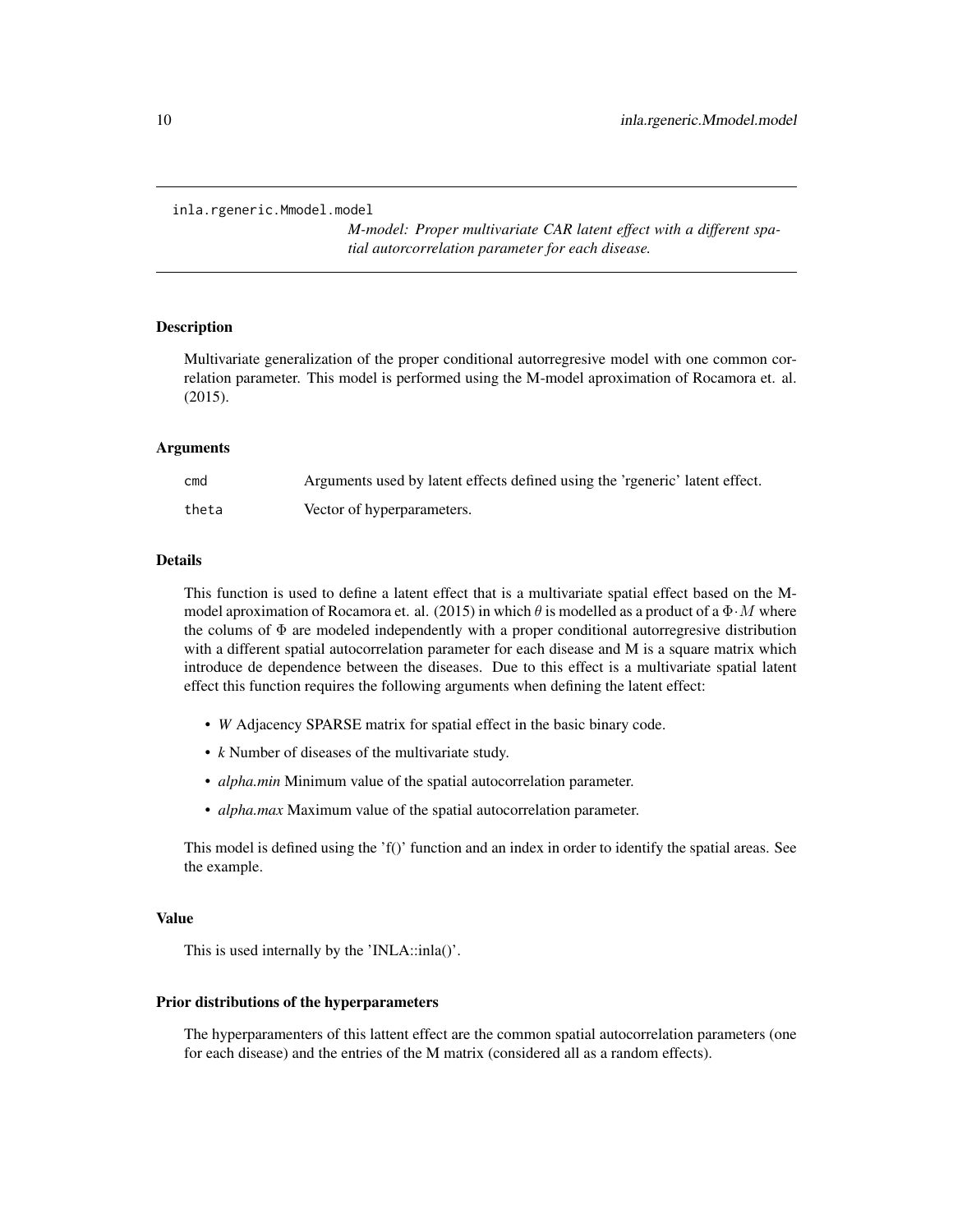```
if (require("INLA", quietly = TRUE)) {
require(spdep)
require(spData)
require(rgdal)
#Load SIDS data
nc.sids <- readOGR(system.file("shapes/sids.shp", package="spData")[1])
proj4string(nc.sids) <- CRS("+proj=longlat +ellps=clrk66")
#Compute adjacency matrix, as nb object 'adj' and sparse matrix 'W'
adj <- poly2nb(nc.sids)
W \leq -as(nb2mat(adi, style = "B"), "Matrix")
#Compute expected cases
r74 <- sum(nc.sids$SID74) / sum(nc.sids$BIR74)
nc.sids$EXP74 <- r74 * nc.sids$BIR74
nc.sids$SMR74 <- nc.sids$SID74 / nc.sids$EXP74
nc.sids$NWPROP74 <- nc.sids$NWBIR74 / nc.sids$BIR74
r79 <- sum(nc.sids$SID79) / sum(nc.sids$BIR79)
nc.sids$EXP79 <- r79 * nc.sids$BIR79
nc.sids$SMR79 <- nc.sids$SID79 / nc.sids$EXP79
nc.sids$NWPROP79 <- nc.sids$NWBIR79 / nc.sids$BIR79
# Data (replicated to assess scalability)
#Real data
n.rep <- 1
d <- list(OBS = c(nc.sids$SID74, nc.sids$SID79),
          NWPROP = c(nc.sids$NWPROP74, nc.sids$NWPROP79),
          EXP = c(nc.sids$EXP74, nc.sids$EXP79))
d <- lapply(d, function(X) { rep(X, n.rep)})
d$idx <- 1:length(d$OBS)
#Parameters of the Mmodel
k \le -2alpha.min <- 0
alpha.max <- 1
model <- inla.rgeneric.define(inla.rgeneric.Mmodel.model, debug = TRUE,
                              k = k, W = W, alpha.min = alpha.min,
                              alpha.max = alpha.max)
r.Mmodel <- inla(OBS \sim -1 + f(idx, model = model), data = d, E = EXP,
  family = "poisson", control.predictor = list(compute = TRUE))
nc.sids$Model1 <- r.Mmodel$summary.random$idx[1:100, "mean"]
```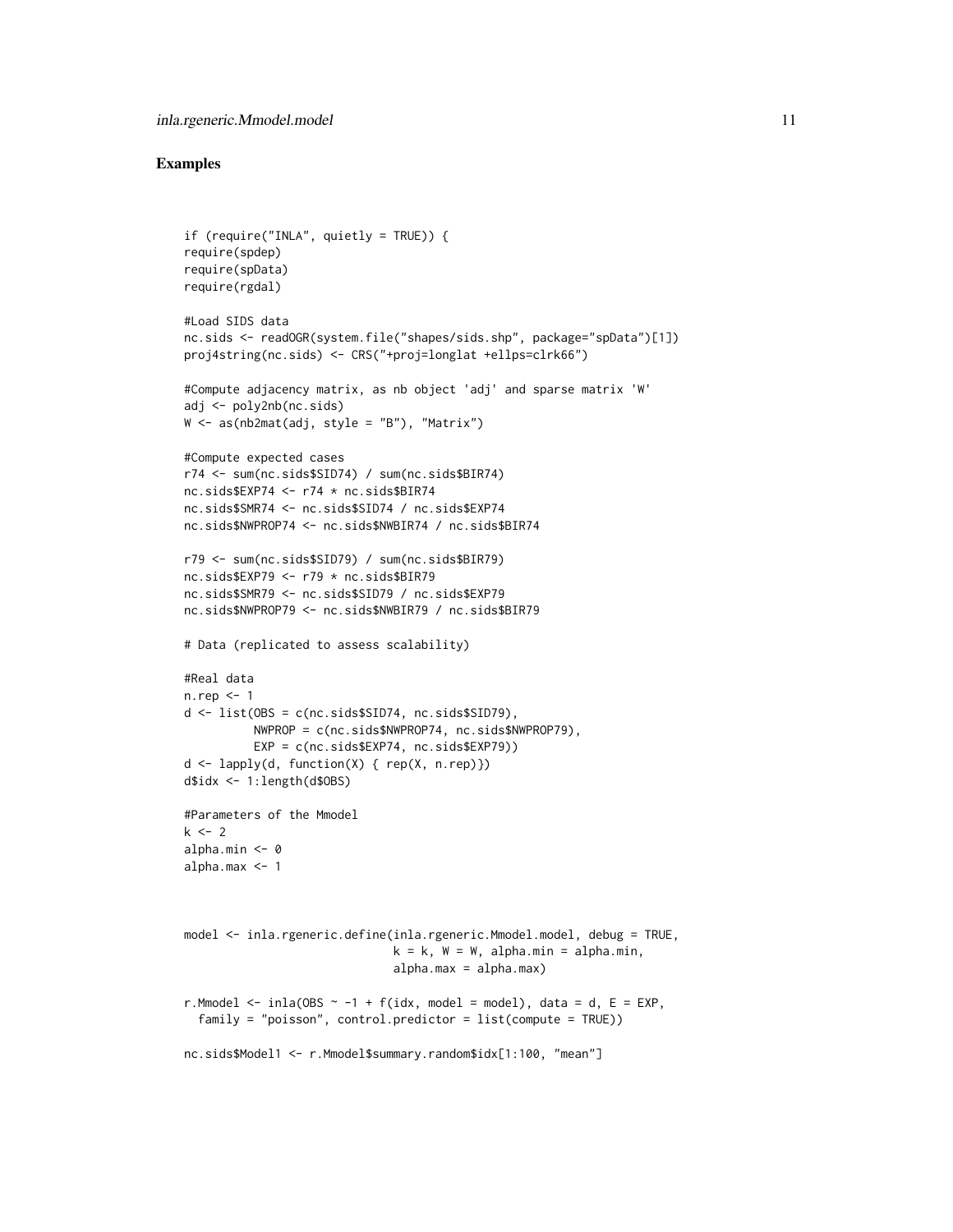```
nc.sids$Model2 <- r.Mmodel$summary.random$idx[100 + 1:100, "mean"]
spplot(nc.sids, c("Model1", "Model2"))
nc.sids$Fit1 <- r.Mmodel$summary.fitted[1:100, "mean"]
nc.sids$Fit2 <- r.Mmodel$summary.fitted[100 + 1:100, "mean"]
spplot(nc.sids, c("Fit1", "SMR74", "Fit2", "SMR79"))
## Running UNIVARIATE MODEL
#Real data
n.rep <- 1
d \leftarrow list(OBS = nc.sids$SID74,
         NWPROP = nc.sids$NWPROP74,
         EXP = nc.sids$EXP74)
d <- lapply(d, function(X) { rep(X, n.rep)})
d$idx <- 1:length(d$OBS)
#Fit model
r.uni <- inla(OBS \sim 1 + f(idx, model = "besag", graph = W), # + NWPROP,
              data = d, E = EXP, family = "poisson",control.predictor = list(compute = TRUE))
summary(r.uni)
nc.sids$FITTED74.uni <- r.uni$summary.fitted.values[ , "mean"]
#Display univariate VS multivariate fitted relative risks.
dev.new()
spplot(nc.sids, c("SMR74", "Fit1", "FITTED74.uni"))
spplot(nc.sids, c("Fit1", "FITTED74.uni"),
      main=list(label="Relative risk estimation",cex=2))
dev.new()
plot(nc.sids$FITTED74.uni, nc.sids$Fit1, main="Relative Risk estimations",
     xlab="Univariate RR estimations"
     , ylab="Multivariate RR estimations")#, xlim=c(0.5, 2.5), ylim=c(0, 2))
abline(h=0, col="grey")
abline(v=0, col="grey")
abline(a=0, b=1, col="red")
}
```
inla.rgeneric.simple.IMCAR.model MCAR(1,Λ)*: Intrinsic multivariate CAR latent effect without correlation parameters.*

<span id="page-11-0"></span>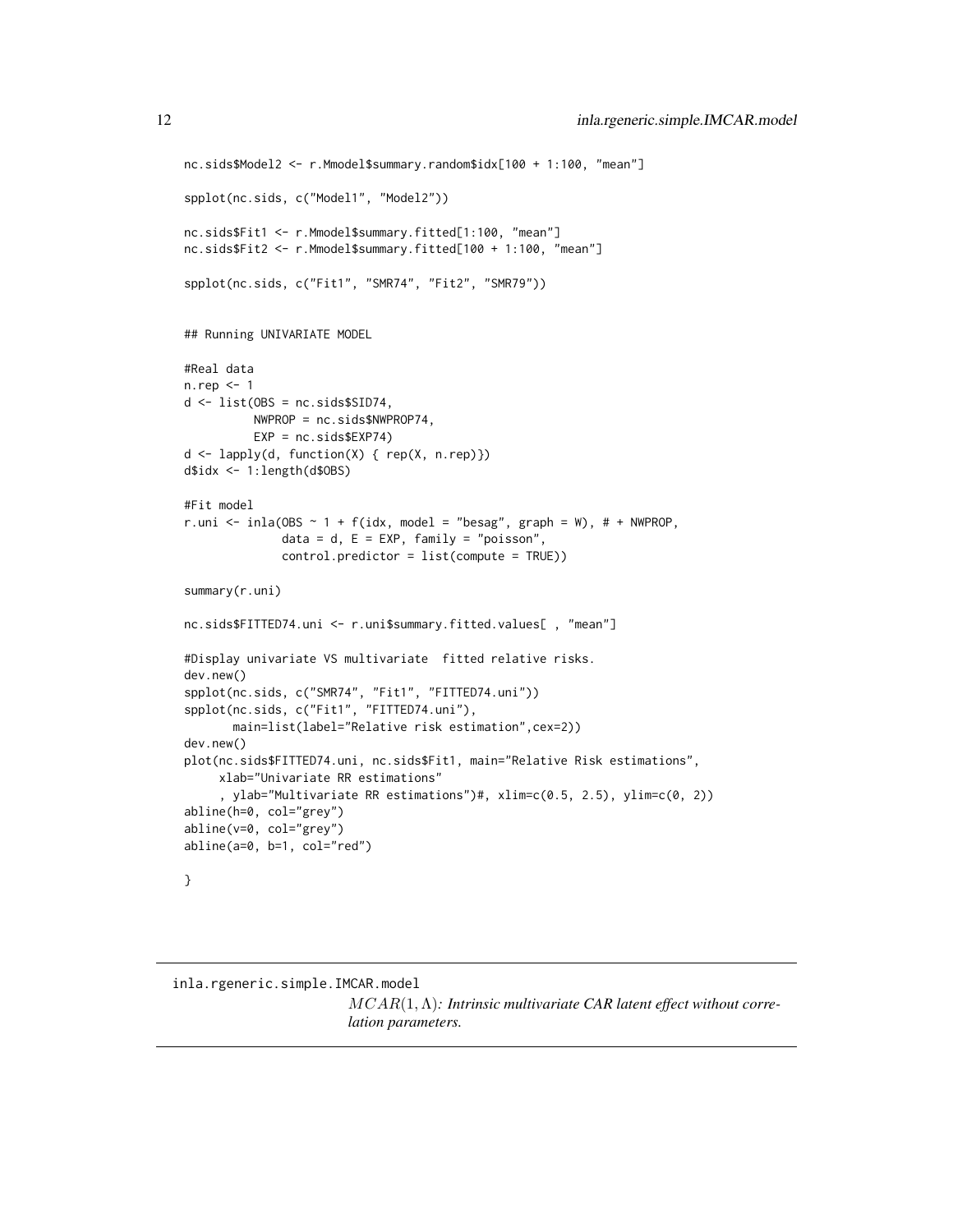#### Description

Multivariate generalization of the intrinsic conditional autorregresive model. No correlation parameters are considered between the different diseases, so the matrix which models the variability between diseases will be a diagonal matrix.

#### Arguments

| cmd   | Arguments used by latent effects defined using the 'rgeneric' latent effect. |
|-------|------------------------------------------------------------------------------|
| theta | Vector of hyperparameters.                                                   |

#### Details

This function is used to define a latent effect that is a multivariate spatial effect with a intrinsic conditional autorregresive distribution and a diagonal matrix in order to model the whitin-disease and the between-diseases variability, respectively. Due to this effect is a multivariate spatial latent effect this function requires the following arguments when defining the latent effect:

- *W* Adjacency SPARSE matrix for spatial effect in the basic binary code.
- *k* Number of diseases of the multivariate study.

This model is defined using the  $f()$  function and an index in order to identify the spatial areas. See the example.

#### Value

This is used internally by the 'INLA::inla()'.

#### Prior distributions of the hyperparameters

The hyperparamenters of this lattent effect are the marginal precisions of each disease. So the total number of hyperpameters is equal to the number of diseases.

#### Examples

```
if (require("INLA", quietly = TRUE)) {
require(spdep)
require(spData)
require(rgdal)
```
## Simple IMCAR model with 2 diseases

```
#Load SIDS data
nc.sids <- readOGR(system.file("shapes/sids.shp", package="spData")[1])
proj4string(nc.sids) <- CRS("+proj=longlat +ellps=clrk66")
```

```
#Compute adjacency matrix, as nb object 'adj' and sparse matrix 'W'
adj <- poly2nb(nc.sids)
W <- as(nb2mat(adj, style = "B"), "Matrix")
```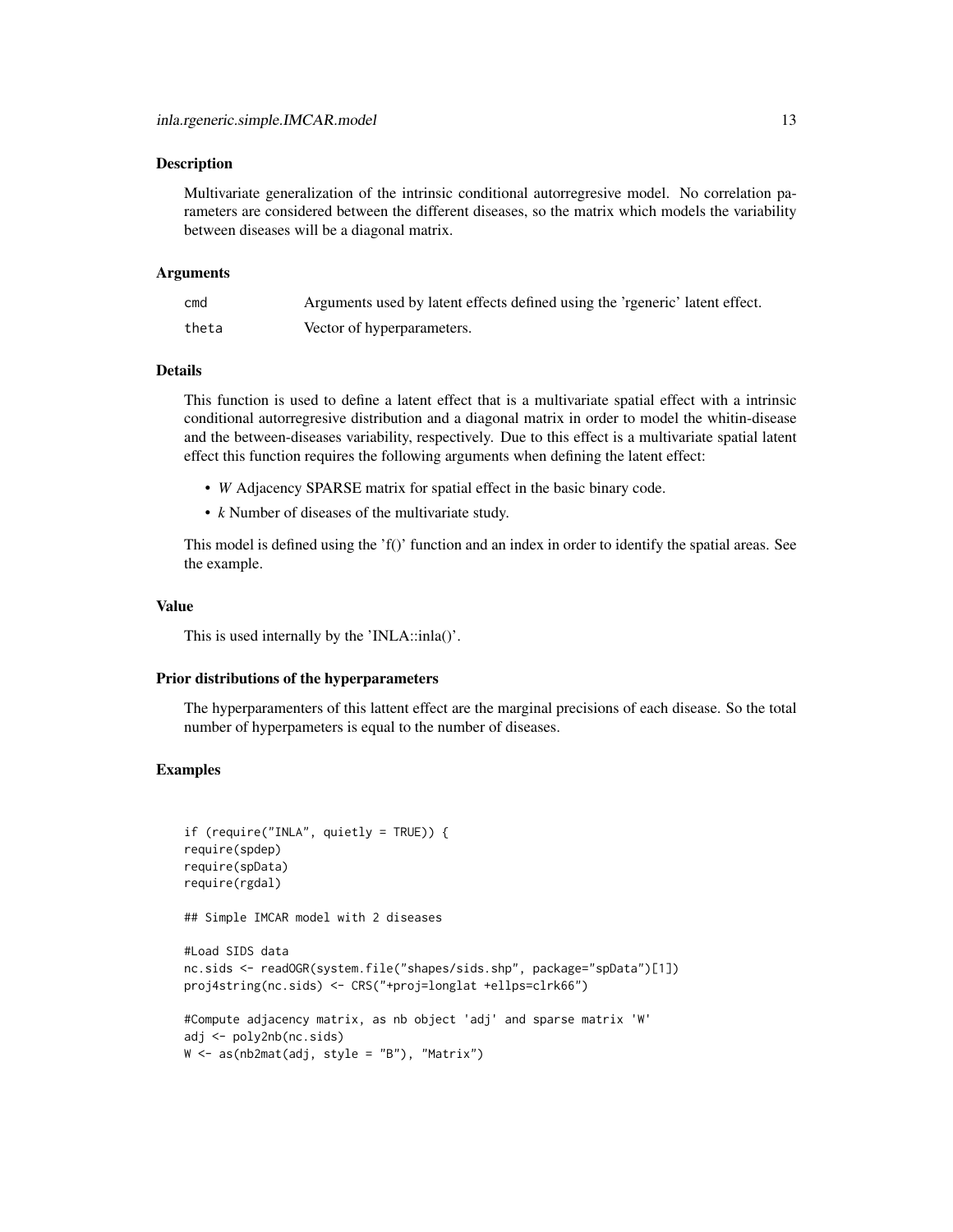```
#Compute expected cases
r74 <- sum(nc.sids$SID74) / sum(nc.sids$BIR74)
nc.sids$EXP74 <- r74 * nc.sids$BIR74
nc.sids$SMR74 <- nc.sids$SID74 / nc.sids$EXP74
nc.sids$NWPROP74 <- nc.sids$NWBIR74 / nc.sids$BIR74
r79 <- sum(nc.sids$SID79) / sum(nc.sids$BIR79)
nc.sids$EXP79 <- r79 * nc.sids$BIR79
nc.sids$SMR79 <- nc.sids$SID79 / nc.sids$EXP79
nc.sids$NWPROP79 <- nc.sids$NWBIR79 / nc.sids$BIR79
# Data (replicated to assess scalability)
#Real data
n.rep <- 1
d <- list(OBS = c(nc.sids$SID74, nc.sids$SID79),
         NWPROP = c(nc.sids$NWPROP74, nc.sids$NWPROP79),
         EXP = c(nc.sids$EXP74, nc.sids$EXP79))
d <- lapply(d, function(X) { rep(X, n.rep)})
d$idx <- 1:length(d$OBS)
# Model parameters: k and W
k <- 2 * n.rep #Number of diseases
#Define simple IMCAR model
model <- inla.rgeneric.define(inla.rgeneric.simple.IMCAR.model, debug = TRUE,
                             k = k,
                             W = W#Fit multivariate model
r \le - inla(OBS \sim 1 + f(idx, \text{ model} = \text{model}), # + NWPROP,
         data = d, E = EXP, family = "poisson",
         control.predictor = list(compute = TRUE))
summary(r)
#Get fitted data, i.e., relative risk
nc.sids$FITTED74 <- r$summary.fitted.values[1:100, "mean"]
nc.sids$FITTED79 <- r$summary.fitted.values[100 + 1:100, "mean"]
#Display fitted relative risks
dev.new()
spplot(nc.sids, c("SMR74", "FITTED74", "SMR79", "FITTED79"))
#Show marginals of tau_1, tau_2, alpha
marg.tau1 <- inla.tmarginal(
function(x) exp(x),
 r$marginals.hyperpar[[1]])
marg.tau2 <- inla.tmarginal(
```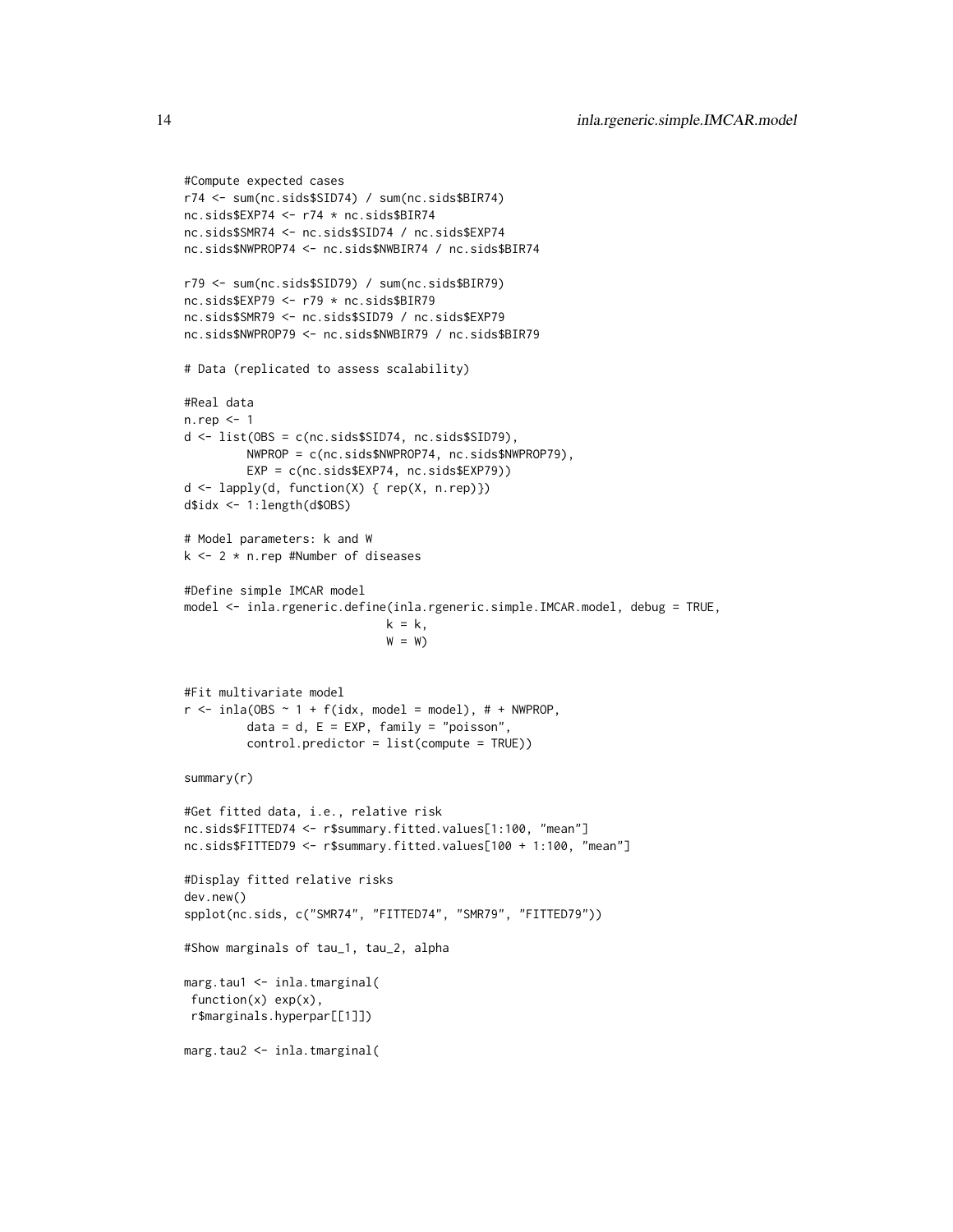```
function(x) exp(x),
 r$marginals.hyperpar[[2]])
oldpar \leq par(mfrow = c(2, 1))
plot(marg.tau1, main = "tau1", type = "l")
plot(marg.tau2, main = "tau2", type = "l")
par(oldpar)
## Running UNIVARIATE MODEL
#Real data
d.uni <- list(OBS = nc.sids$SID74,
             NWPROP = nc.sids$NWPROP74,
             EXP = nc.sids$EXP74)
d.uni$idx <- 1:length(d.uni$OBS)
#Fit model
r.uni <- inla(OBS \sim 1 + f(idx, model = "besag", graph = W),
             data = d.uni, E = EXP, family = "poisson",
             control.predictor = list(compute = TRUE))
summary(r.uni)
nc.sids$FITTED74.uni <- r.uni$summary.fitted.values[ , "mean"]
#Display univariate VS multivariate fitted relative risks.
spplot(nc.sids, c("FITTED74", "FITTED74.uni"),
      main=list(label="Relative risk estimation",cex=2))
plot(nc.sids$FITTED74.uni, nc.sids$FITTED74, main="Relative Risk estimations",
    xlab="Univariate RR estimations"
    , ylab="Multivariate RR estimations", xlim=c(0.5, 2.5), ylim=c(0.5, 2.5))
abline(h=0, col="grey")
abline(v=0, col="grey")
abline(a=0, b=1, col="red")
#Plot posterior mean of the spatial effects univ VS multi
nc.sids$m.uni <- r.uni$summary.random$idx[, "mean"]
nc.sids$m.mult <- r$summary.random$idx[1:100, "mean"]
plot(nc.sids$m.uni, nc.sids$m.mult,
    main="Posterior mean of the spatial effect", xlab="Uni. post. means"
    , ylab="Mult. post. means", xlim=c(-1,1), ylim=c(-1,1))
abline(h=0, col="grey")
abline(v=0, col="grey")
abline(a=0, b=1, col="red")
spplot(nc.sids, c("m.mult", "m.uni"),
      main=list(label="Post. mean spatial effect",cex=2))
```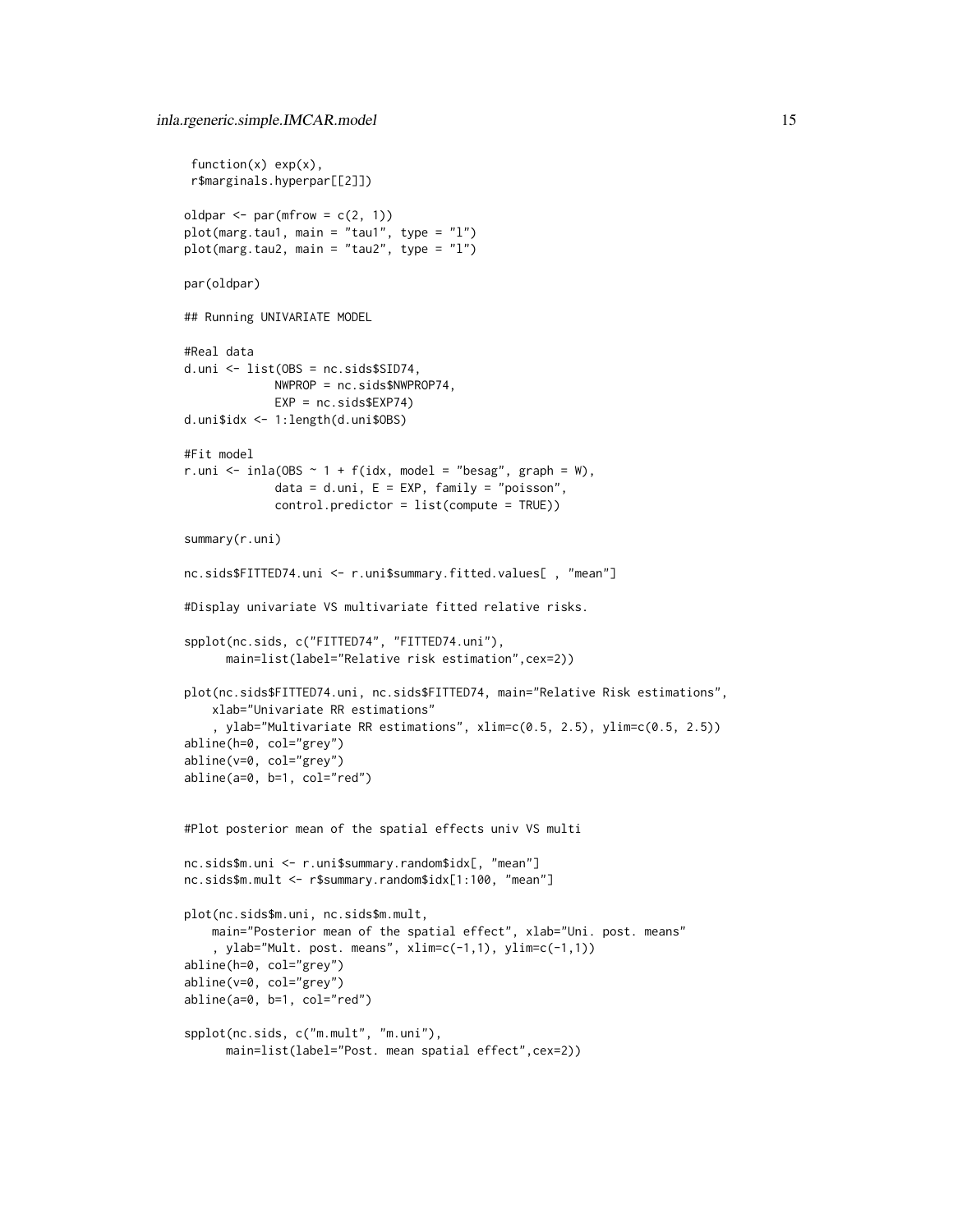```
}
```
#### inla.rgeneric.simple.MCAR.model MCAR(α,Λ)*: Proper multivariate CAR latent effect without correlation parameters.*

#### Description

Multivariate generalization of the proper conditional autorregresive model with a common spatial autocorrelation parameter. No correlation parameters are considered between the different diseases, so the matrix which models the variability between diseases will be a diagonal matrix.

#### Arguments

| cmd   | Arguments used by latent effects defined using the 'rgeneric' latent effect. |
|-------|------------------------------------------------------------------------------|
| theta | Vector of hyperparameters.                                                   |

#### Details

This function is used to define a latent effect that is a multivariate spatial effect with a proper conditional autorregresive distribution (with a common spatial autocorrelation parameter) and a diagonal matrix in order to model the whitin-disease and the between-diseases variability, respectively. Due to this effect is a multivariate spatial latent effect this function requires the following arguments when defining the latent effect:

- *W* Adjacency SPARSE matrix for spatial effect in the basic binary code.
- *k* Number of diseases of the multivariate study.
- *alpha.min* Minimum value of the spatial autocorrelation parameter.
- *alpha.max* Maximum value of the spatial autocorrelation parameter.

This model is defined using the 'f()' function and an index in order to identify the spatial areas. See the example.

#### Value

This is used internally by the 'INLA::inla()'.

#### Prior distributions of the hyperparameters

The hyperparamenters of this lattent effect are the marginal precisions of each disease and the common spatial autocorrelation parameter. So the total number of hyperpameters is equal to the number of diseases plus one.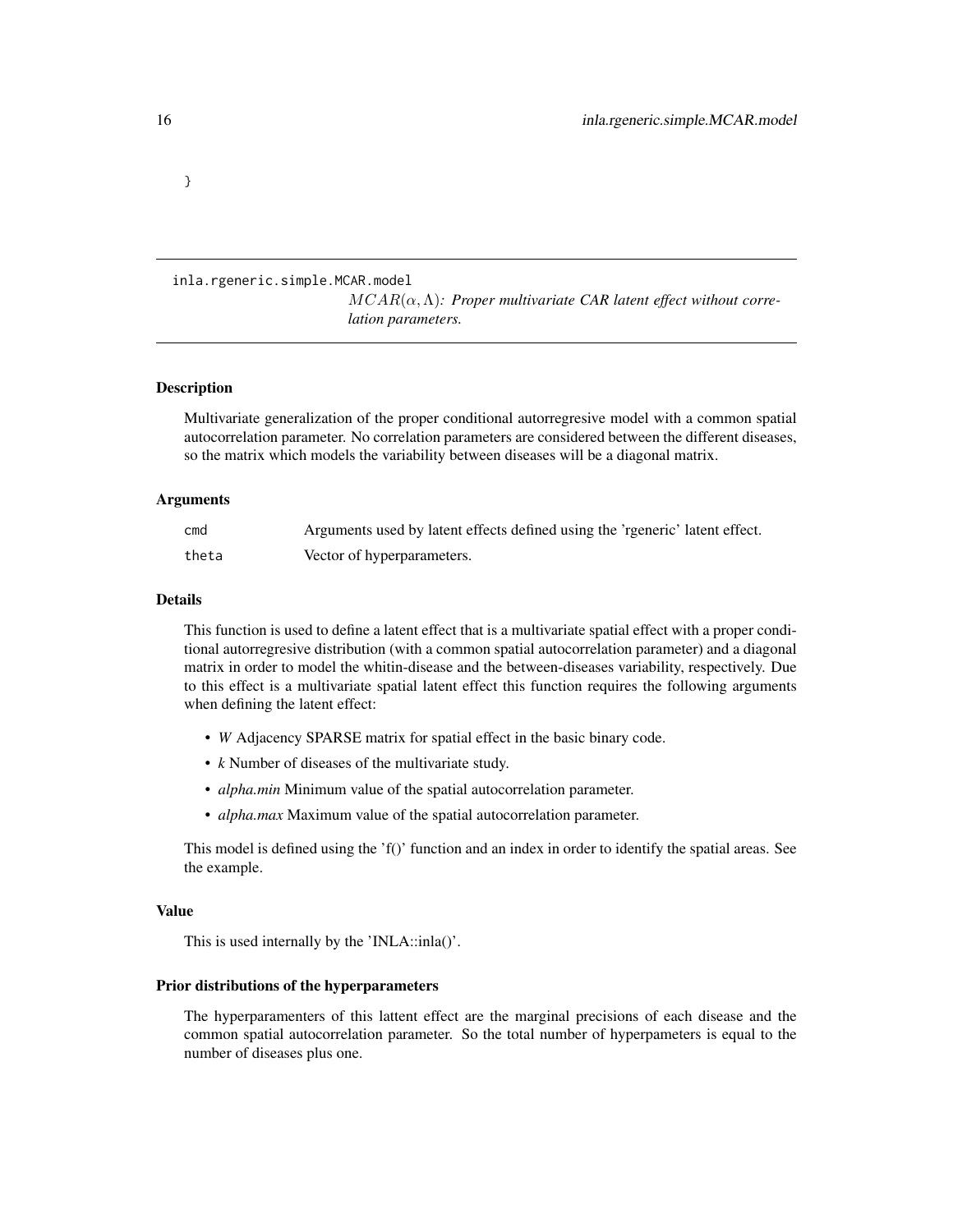```
if (require("INLA", quietly = TRUE)) {
require(spdep)
require(spData)
require(rgdal)
# Load SIDS data
nc.sids <- readOGR(system.file("shapes/sids.shp", package="spData")[1])
proj4string(nc.sids) <- CRS("+proj=longlat +ellps=clrk66")
# Compute adjacency matrix, as nb object 'adj' and sparse matrix 'W'
adj <- poly2nb(nc.sids)
W \leftarrow as(nb2mat(adi, style = "B"), "Matrix")
# Compute expected cases
r74 <- sum(nc.sids$SID74) / sum(nc.sids$BIR74)
nc.sids$EXP74 <- r74 * nc.sids$BIR74
nc.sids$SMR74 <- nc.sids$SID74 / nc.sids$EXP74
nc.sids$NWPROP74 <- nc.sids$NWBIR74 / nc.sids$BIR74
r79 <- sum(nc.sids$SID79) / sum(nc.sids$BIR79)
nc.sids$EXP79 <- r79 * nc.sids$BIR79
nc.sids$SMR79 <- nc.sids$SID79 / nc.sids$EXP79
nc.sids$NWPROP79 <- nc.sids$NWBIR79 / nc.sids$BIR79
# Data (replicated to assess scalability)
#Real data
n.rep <- 1
d <- list(OBS = c(nc.sids$SID74, nc.sids$SID79),
         NWPROP = c(nc.sids$NWPROP74, nc.sids$NWPROP79),
         EXP = c(nc.sids$EXP74, nc.sids$EXP79))
d <- lapply(d, function(X) { rep(X, n.rep)})
d$idx <- 1:length(d$OBS)
# Model parameters
k \le -2 * n.rep #Number of diseases
alpha.min <- 0
alpha.max <- 1
#Define simple MCAR model
model <- inla.rgeneric.define(inla.rgeneric.simple.MCAR.model,
                             debug = TRUE, k = k, W = W,
                             alpha.min = alpha.min, alpha.max = alpha.max)
#Fit model
r \le - inla(OBS \sim 1 + f(idx, model = model), # + NWPROP,
         data = d, E = EXP, family = "poisson",
         control.predictor = list(compute = TRUE))
```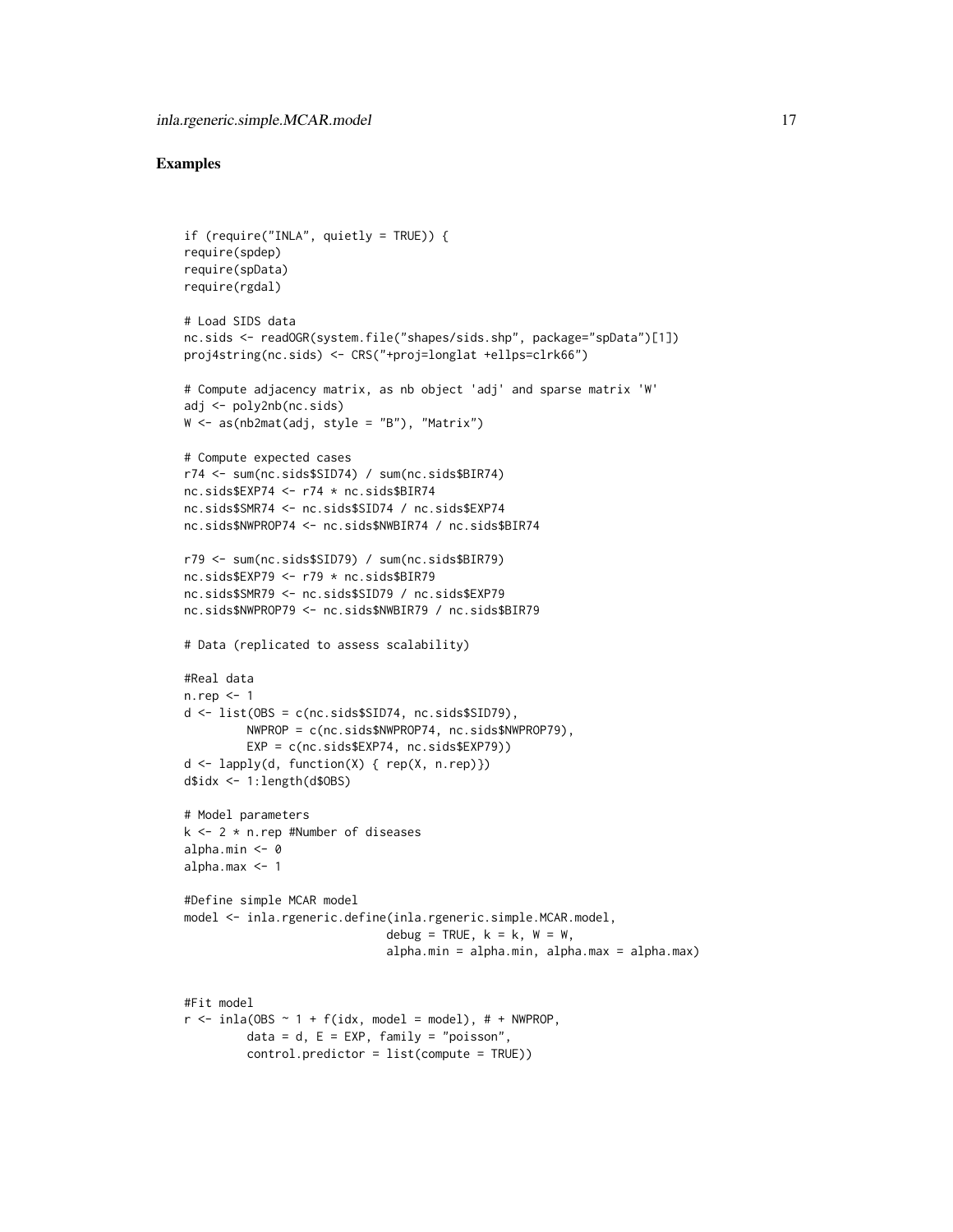```
summary(r)
```

```
#Get fitted data, i.e., relative risk
nc.sids$FITTED74 <- r$summary.fitted.values[1:100, "mean"]
nc.sids$FITTED79 <- r$summary.fitted.values[100 + 1:100, "mean"]
#Display fitted relative risks
dev.new()
spplot(nc.sids, c("SMR74", "FITTED74", "SMR79", "FITTED79"))
# Showing results
#Show marginals of alpha, tau1, tau2
marg.alpha <- inla.tmarginal(
 function(x) alpha.min + (alpha.max - alpha.min) / (1 + \exp(-x)),
 r$marginals.hyperpar[[1]])
marg.tau1 <- inla.tmarginal(
 function(x) exp(x),
 r$marginals.hyperpar[[2]])
marg.tau2 <- inla.tmarginal(
 function(x) exp(x),
 r$marginals.hyperpar[[3]])
dev.new()
oldpar \leq par(mfrow = c(2, 2))
plot(marg.alpha, main="alpha", type="l")
plot(marg.tau1, main = "tau1", type = "l")
plot(marg.tau2, main = "tau2", type = "l")
par(oldpar)
## Running UNIVARIATE MODEL
#Real data
n.rep <- 1
d \leftarrow list(OBS = nc.sids$SID74,
         NWPROP = nc.sids$NWPROP74,
         EXP = nc.sids$EXP74)
d <- lapply(d, function(X) { rep(X, n.rep)})
d$idx <- 1:length(d$OBS)
#Fit model
r.uni <- inla(OBS \sim 1 + f(idx, model = "besag", graph = W), # + NWPROP,
             data = d, E = EXP, family = "poisson",
             control.predictor = list(compute = TRUE))
summary(r.uni)
```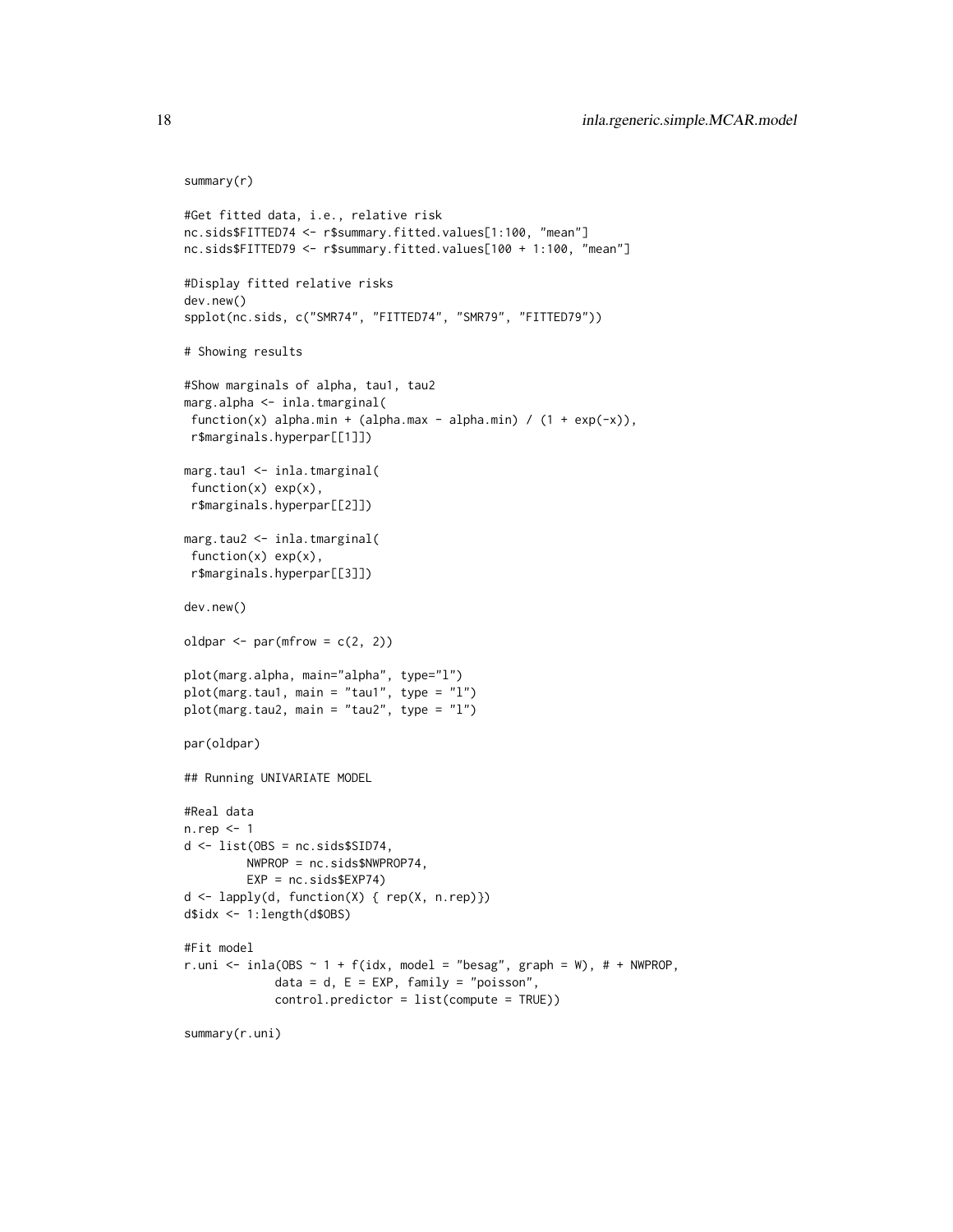```
nc.sids$FITTED74.uni <- r.uni$summary.fitted.values[ , "mean"]
#Display univariate VS multivariate fitted relative risks.
dev.new()
spplot(nc.sids, c("SMR74", "FITTED74", "FITTED74.uni"))
spplot(nc.sids, c("FITTED74", "FITTED74.uni"),
     main=list(label="Relative risk estimation",cex=2))
dev.new()
plot(nc.sids$FITTED74.uni, nc.sids$FITTED74, main="Relative Risk estimations",
      xlab="Univariate RR estimations"
    , ylab="Multivariate RR estimations")#, xlim=c(0.5, 2.5), ylim=c(0, 2))
abline(h=0, col="grey")
abline(v=0, col="grey")
abline(a=0, b=1, col="red")
#Plot posterior mean of the spatial effects univ VS multi
nc.sids$m.uni <- r.uni$summary.random$idx[, "mean"]
nc.sids$m.mult <- r$summary.random$idx[1:100, "mean"]
dev.new()
plot(nc.sids$m.uni, nc.sids$m.mult,
    main="Posterior mean of the spatial effect", xlab="Uni. post. means"
    , ylab="Mult. post. means")#, xlim=c(-1,1), ylim=c(-7,1))
abline(h=0, col="grey")
abline(v=0, col="grey")
abline(a=0, b=1, col="red")
dev.new()
spplot(nc.sids, c("m.mult", "m.uni"),
      main=list(label="Post. mean spatial effect",cex=2))
}
```